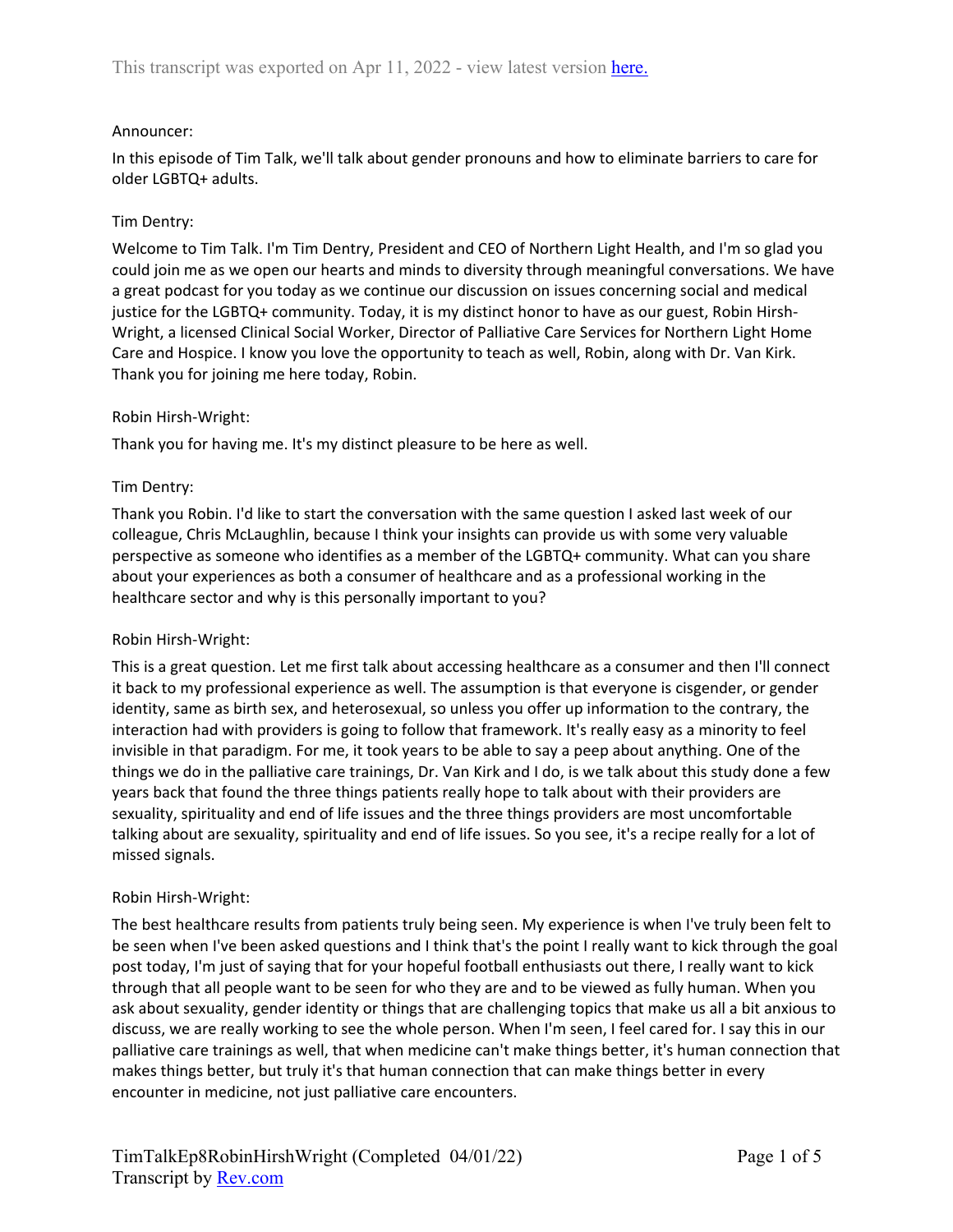# Tim Dentry:

Wow, Robin, thank you very much. When you and I first talked on this topic, you mentioned that about feeling invisible and now this is the second time we've had a chance to really think and listen to what you're saying and a fear of saying a peep, I believe, are the words that you chose and so the desires to be seen, that's just fabulous. I really thank you for putting it in those terms and especially for our caregivers out there because we're all trying to learn from this and hopefully our caregivers are really assessing their own comfort or discomfort levels in sexuality, spirituality, end of life, and saying, "Hmm, how can I learn from this?" That's the goal for sure. Here's my second question. What should we have in a program that educates people to be aware of LGBTQ+ identity and what should the program aim for as a desired outcome?

# Robin Hirsh-Wright:

Well, we need to start with basic education and expectations that are built in, or I would say, almost like baked into onboarding and not all online and then we need follow up trainings on the howtos of approaching these difficult topics. We need questions that are built into our assessments. These are skill sets that actually can be learned. In my line of work, we are used to walking into conversations that have been avoided sometimes for years. And training seems such a simple thing to say, but it's very challenging in our healthcare climate in making time for educational activity, it's extremely difficult, but the payoffs are huge in terms of patient care and outcomes and also in staff retention.

### Tim Dentry:

Terrific. And I've echoed this one probably the majority of the podcasts that we've had and that isn't training and education and developing skill sets that are not all online, it really needs to be people-topeople and, I really agree with you, skill sets that can be learned. Robin, I'm sure you have some questions for me. What would you like to ask me?

#### Robin Hirsh-Wright:

Well, I was going to go with the meaning of life, but I'm going to narrow it down for you this afternoon. As the Director of Palliative Care Services, I'm responsible for care for older adults in the LGBTQ+ community, many of whom have lived their lives in secrecy. What practical steps can be taken to promote awareness for Northern Light Health caregivers for this segment of the LGBTQ+ community?

#### Tim Dentry:

Yeah, great question. Well, when we talk about promoting awareness among caregivers, and your last answer to the last question of skill sets and learning, a learning culture, a learning environment, I first answer that question with asking myself, what can I do to make a difference and what am I going to make sure I continue to do? That is why the first thing we can do among our care caregivers is communicate, communicate, communicate, create forums and ways in which we have interaction among all of us. So for example, you're on our council, our diversity and equality and inclusion council, and I thank you for agreeing to be part of that. That's one forum of many that are going to be in place. Every one of our member organizations, I ask them, the leaders, to have these listening sessions and talk and discuss and raise issues. So that's number one, communicate and broaden the blanket from which we cast so that we can listen to one another, and then create very specific actions to back it up.

#### Tim Dentry: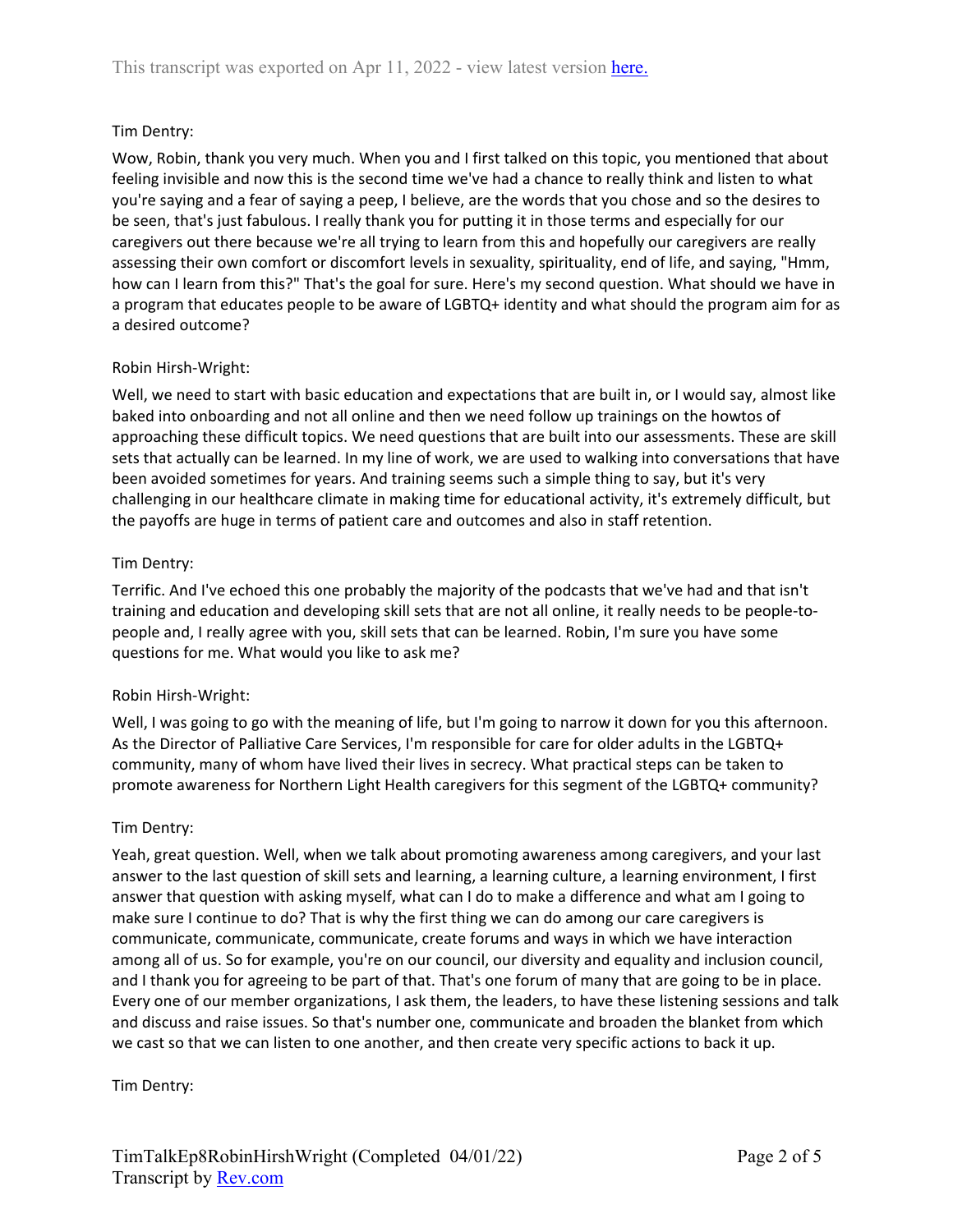If there was any one learning step one, probably my second or third learning in this whole journey just a couple of months ago, is, "Okay, fine, sounds good, what are you going to do? What is your action plan?" and I really want that to come from my whole team. We'll definitely have very specific actions so that folks will say, "They're backing it up with words." I also, I don't want to presume to know all the answers and that's why I am so thrilled that we are focusing on discussions in this series of podcasts on the LGBTQ+ community because I have so much to learn. We all have so much to learn. We've talked about things like terms that are applied in different contexts, but micro insensitivities and that kind of thing, and I think we have so much of that and biases, intrinsic biases, and we have so much to learn in this space.

# Tim Dentry:

I'm really glad that we are considering this community to really be a group that we learn from and really self examine so that we as caregivers and we as leaders can do a better job. I do want to appeal to all who came into contact with all of our patients and my hope is that we can get people, again, to self reflect on their own implicit biases and say, "Ah, I used to do it that way. What was I thinking?" but not in a way that makes people feel like they did anything bad or they are a bad person, or what have you, just, "Wow, I can be a better person." I think it's going to lead to so much positive in everyone's life.

# Robin Hirsh-Wright:

Thank you for that. I am very happy to be asked to be on the diversity council. I have another question for you, but before I say that, you mentioned you're working and learning about all of this and I just want to say we all are. Even people who are members of a minority are learning too. I've been learning. I'm learning a ton of things about different minorities, but I actually was learning about LGBTQ+ issues too and I make jokes about it all the time that I better brush up kind of a thing, but I think we really have to be willing to be vulnerable. And if we can just say, "It's okay I don't know everything about that, but I'm curious and I'm interested and I don't think it's less than just because I don't know about it," so I think that's a great place to start and I really appreciate that you're able to say that as our leader in that way.

# Tim Dentry:

I love that. And if you wouldn't mind before you ask me this second question, Robin, I'd really like that and be welcome to express your vulnerability, I think is what you said, vulnerability. I learned that humility over the course of my career is a strength and a lot of people see humility as a sign of weakness. "Oh, you're humble," what have you, however you want to fill that in. I see it as one of the greatest strengths and one of the greatest joy of this stage of my career and this stage of my life is I really enjoy being a humble person. I see being humble as very, very open to expressing things that you don't know and things that you can learn, so I really do resonate with that.

# Robin Hirsh-Wright:

Well, I appreciate that. Brene Brown, a social researcher, talks about the fact that vulnerability is the birthplace of innovation. And if you can't be vulnerable, you don't innovate and we certainly need to be able to innovate in healthcare. Speaking of vulnerability, though, Tim, as we go down the path, I want to broach another subject if I could. What are we doing as a system to be open to gender preference pronouns? Now, this is something I'm exploring for myself because I consider myself, I would say a little non-binary, if you will. If gender's a continuum, I'm somewhere kind of in the middle. So no pressure at all, but you might notice that folks from Acadia Hospital state their pronouns in the signature area of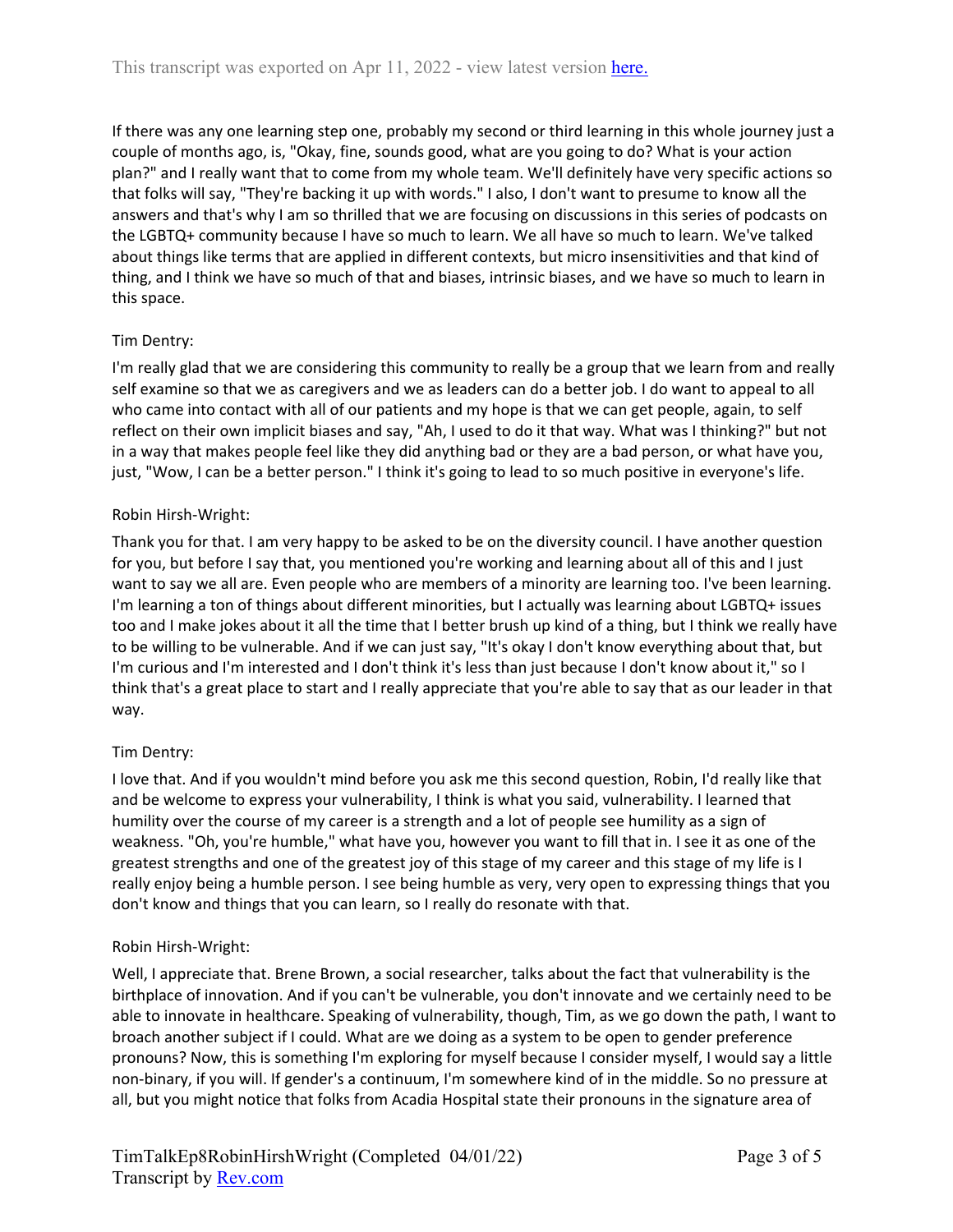their emails, is that something you'd be willing to do for yourself or even entertain the notion of having that be something we do in general on our emails?

### Tim Dentry:

Yeah. Great question. I was going to ask you to explain gender preference pronouns maybe be a little bit more for answer, if you would, for our listeners.

### Robin Hirsh-Wright:

Absolutely. And I'm still on a learning curve too, so remember we're all learning together. A lot of people are being very clear what they would like to be referred to. She/her/hers if you identify as female. He/him/his or they/them/theirs if you are sort of somewhere in the middle, gender non-binary or gender fluid, some people might refer in that way. What it does is it, as you meet people, there's a growing trend of people just letting folks know what their pronouns are so people know how to refer to them going forward in conversation. And again, it kind of circles back to that being seen piece. I had Mrs. Balduke in ninth grade English so the they/them/ theirs for me is still a hard thing, even though there's been some evolution in thinking on that, but it is that I don't feel exactly like a she and I certainly don't feel exactly like a he, but I feel probably something in the middle. Just wondering what your thoughts are about those gender pronouns and making them some part of our culture at some point?

# Tim Dentry:

Yeah. Well, first, I'll give you some just off the heart reflections. One is that I've seen this in action in writing, on emails, et cetera, maybe twice so far, within the last week. My first reaction was, "Ah, that's cool. That's interesting." I see it as, I don't know about an icebreaker necessarily on an email, but it could absolutely be something that shows vulnerability on the part of the person that's expressing it and hopefully the person receiving it will see that as a strength from that person and go, "Huh. That's cool. Okay, got it. Now I know." Secondly, for me personally, I honestly, like I said, I hadn't thought about it until the last few days and so I'm learning as we go, but I would also say there are two other very key constituents that I should answer your question about.

# Tim Dentry:

One is patients, if patients request that. I really do support Northern Light staff, our colleagues, our 12,000 plus colleagues, to respect the pay wishes and what better way to make sure that we are reflecting to those that we are serving that, "Okay, we're tuned into that. We're tuned to this being important to you," and hopefully we're also reflecting we're tuned into everything that's important to them. I really do encourage all of our staff to respect the patient's wishes. For staff. There's no reason why a colleague cannot use gender preference pronouns now. And as you say, they're starting to do it across the system, so it's a matter of individual conscience. And to me, that's one of the key characteristics of being human, but being an American is aren't we supply to be encouraging individual conscience and expressions of same, so I'm all for if that's important to those that wish to exercise it.

#### Robin Hirsh-Wright:

Great. Can I make one quick correction? When I was describing things, I actually said she/her/hers and I used the term female and what I meant to say is the feminine. Just to be clear. Because again, see, I'm learning too. You can see, everyone that listens to the podcast, we all make errors and we can make corrections.